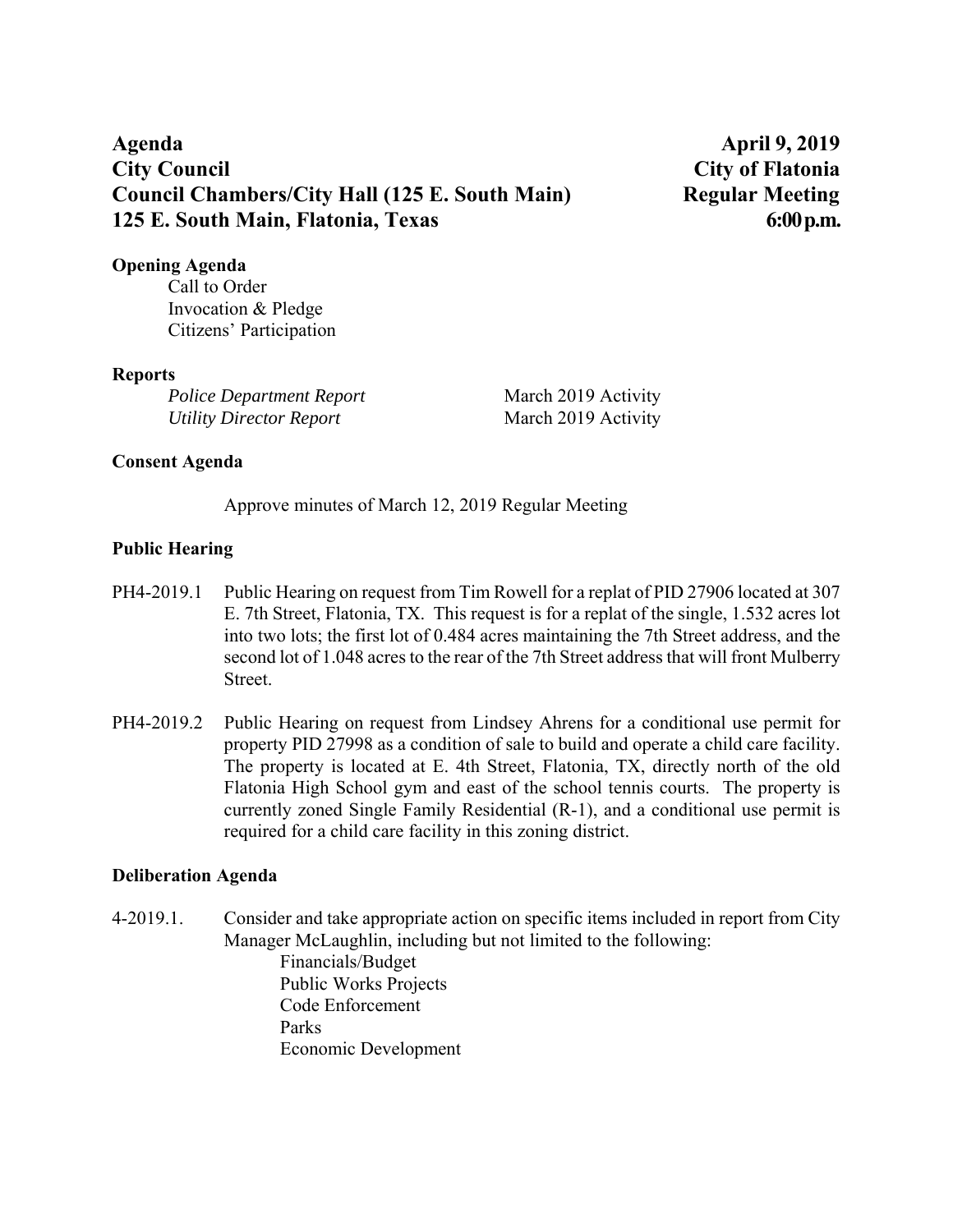| 4-2019.2.  | Consider and take appropriate action on request from Tim Rowell for a replat of PID<br>27906 located at 307 E. 7th Street, Flatonia, Texas: re-platting the single, 1.532<br>acres lot into two lots; the first lot of 0.484 acres maintaining the 7th Street address,<br>and the second lot of 1.048 acres to the rear of the 7th Street address that will front |
|------------|-------------------------------------------------------------------------------------------------------------------------------------------------------------------------------------------------------------------------------------------------------------------------------------------------------------------------------------------------------------------|
|            | Mulberry Street.                                                                                                                                                                                                                                                                                                                                                  |
| 4-2019.3.  | Consider and take appropriate action on request from Lindsey Ahrens for a                                                                                                                                                                                                                                                                                         |
|            | conditional use permit to build and operate a child care facility on a property now                                                                                                                                                                                                                                                                               |
|            | known as Fayette Appraisal District PID 27998 located on E. 4th Street, Flatonia,                                                                                                                                                                                                                                                                                 |
|            | Texas.                                                                                                                                                                                                                                                                                                                                                            |
| 4-2019.4.  | Consider and take appropriate action on appointments to the Flatonia Planning and                                                                                                                                                                                                                                                                                 |
|            | Zoning Commission for the term $5/1/19 - 4/30/21$ .                                                                                                                                                                                                                                                                                                               |
| 4-2019.5.  | Consider and take appropriate action on appointments and reappointments to the City                                                                                                                                                                                                                                                                               |
|            | of Flatonia Parks Committee.                                                                                                                                                                                                                                                                                                                                      |
| 4-2019.6.  | Consider and take appropriate action on discussion of potential mayoral<br>appointments to the Flatonia Film Commission once established.                                                                                                                                                                                                                         |
| 4-2019.7.  |                                                                                                                                                                                                                                                                                                                                                                   |
| 4-2019.8.  | Consider and take appropriate action on contract with Texas Disposal Services.                                                                                                                                                                                                                                                                                    |
|            | Consider and take appropriate action on discussion regarding the City of Flatonia's<br>website.                                                                                                                                                                                                                                                                   |
| 4-2019.9.  | Consider and take appropriate action on ordinance closing the East School Street                                                                                                                                                                                                                                                                                  |
|            | right of way.                                                                                                                                                                                                                                                                                                                                                     |
| 4-2019.10. | Consider and take appropriate action on an ordinance amending the budget to allow                                                                                                                                                                                                                                                                                 |
|            | for the purchase of two dump trucks.                                                                                                                                                                                                                                                                                                                              |
| 4-2019.11. | Consider and take appropriate action on interlocal agreement with the Lower                                                                                                                                                                                                                                                                                       |
|            | Colorado River Authority for the purchase of two dump trucks.                                                                                                                                                                                                                                                                                                     |
| 4-2019.12. | Consider and take appropriate action on the proposed 2019 Street Project.                                                                                                                                                                                                                                                                                         |
| 4-2019.13. | Consider and take appropriate action on a resolution requesting AMTRAK make the<br>Sunset Limited a daily train.                                                                                                                                                                                                                                                  |
| 1.201011   | $\ddot{ }$ , and $\ddot{ }$ , and $\ddot{ }$ , and $\ddot{ }$ , and $\ddot{ }$ , and $\ddot{ }$ , and $\ddot{ }$ , and $\ddot{ }$ , and $\ddot{ }$ , and $\ddot{ }$ , and $\ddot{ }$ , and $\ddot{ }$ , and $\ddot{ }$ , and $\ddot{ }$ , and $\ddot{ }$ , and $\ddot{ }$ , a                                                                                     |

4-2019.14. Consider and take appropriate action on designating where to use the funds returned to the City with the rebate from the Lower Colorado River Authority.

# **Executive Session**

ES4-2019.1 As authorized by Texas Government Code 551.074, deliberation regarding personnel matters:

City Manager Mark McLaughlin contract

# **Deliberation Agenda**

4-2019.15. Consider and take appropriate action on City Manager Mark McLaughlin's contract.

# **Adjournment**